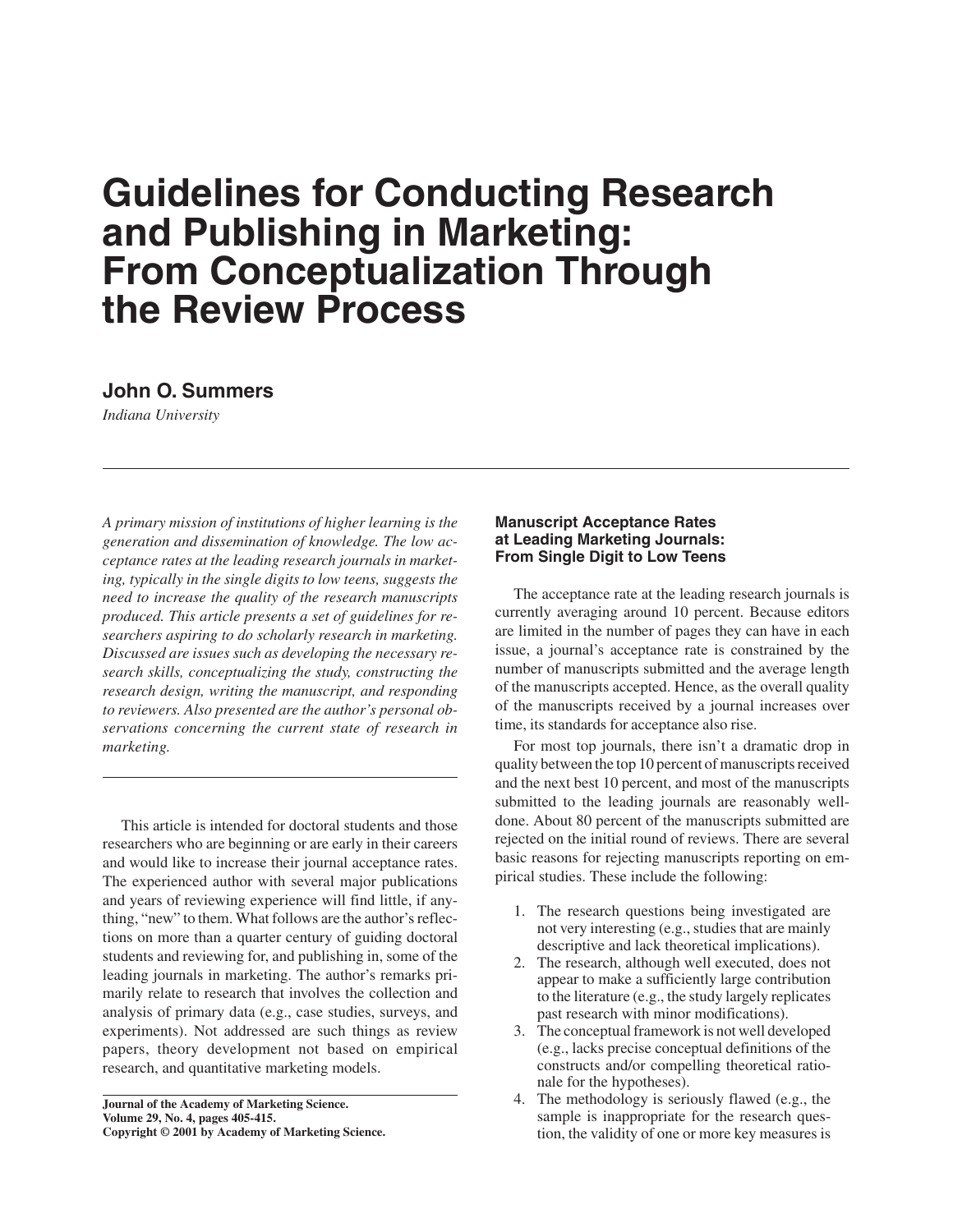suspect, and/or the experiment lacks experimental realism).

5. The writing is so confused that an invitation to revise and resubmit is considered unlikely to result in an acceptable manuscript.

For a detailed discussion of the weaknesses in manuscripts cited by the reviewers of one leading journal along with some guideposts for authors, see Varadarajan (1996).

To be published in a respected peer-reviewed journal, a study must be judged as meeting the currently accepted standards for scholarly research. Moreover, the study must be judged as more worthy than others competing for the same journal space. What should researchers do to increase the chances that their studies will make a significant contribution to marketing knowledge and be among those that are eventually published by one of the leading research journals? Answering this question is the major focus of this article.

## **SCHOLARLY RESEARCH ON SUBSTANTIVE ISSUES IN MARKETING**

This section presents a set of 12 guidelines for researchers aspiring to do scholarly research in marketing. These guidelines deal with developing the necessary set of research skills and the research process.

## **Develop a Broad Set of Methodological Skills**

Developing a broad set of methodological skills (e.g., qualitative research methods, survey research methodology, and experimental design) is critical to becoming a productive researcher. Those with a limited set of methodological tools are restricted in what they can study and what they can learn from their research. For example, someone with weak or no training in qualitative research methods is very limited with regard to developing grounded theory in his or her research area of interest, and researchers without a background in experimental design are likely to use surveys to test causal hypotheses. Developing a broad set of methodological skills early in one's career provides long-term benefits because one can rely on this same set of skills for many years. Many of the research techniques used today were developed several decades ago. For example, much of the most important work on reliability and validity was published during the 1950s and 1960s.

# **Learn to Be a Critical Reader of the Literature**

It is important to become practiced in reading the literature in a critical manner. When researchers take an

"accepting point of view" in reading the literature and focus on the conclusions of these studies, it will seem to them as if everything has been done, and they will feel disappointed that they had not thought to do these studies first. It is only when researchers look for flaws and/or limitations in the research they read that they begin to develop ideas for building on this research. For example, with regard to the conceptual framework, readers should concern themselves with whether the conceptual definitions are sufficiently unambiguous and whether the theoretical rationale provided for each of the hypotheses is convincing. With regard to survey research methodology, they might consider whether there is a serious problem with shared method variance and/or whether the measures used validly capture the constructs of interest. The limitations identified in existing research alert the researcher to opportunities for making contributions to the research area of interest.

#### **Focus on Developing Hypotheses to Be Tested**

As researchers start reading the literature, it is important that they begin thinking about identifying the hypotheses they might want to test. This will help them develop some structure for their conceptual frameworks and construct boundaries for their empirical studies. This, in turn, will allow them to determine which articles in their general area of interest are most central to the empirical study they plan to design. In deciding what hypotheses to investigate in the empirical study, thought should be given to the potential contribution to the literature and the feasibility of developing a rigorous research design for testing them. Researchers who fail to focus on developing hypotheses as they review the literature often end up spending many months or even a year reading the literature without having identified a single hypothesis they want to test.

## **Use the Literature to Stimulate Your Thinking**

It is critical that the existing literature be used to stimulate one's thinking beyond that of merely understanding what is covered in each of the individual articles reviewed. In this regard, researchers need to consider such things as why different studies may have produced what seem to be conflicting results and what overall inferences one can draw from the studies as a group. They also should concern themselves with how existing conceptual frameworks might be improved. For example, have previous researchers overlooked important antecedents or consequences? Have past studies failed to consider potential mediators or moderators? Researchers must avoid allowing the literature to constrain their thinking. One aid for doing this is for researchers to constantly ask themselves what they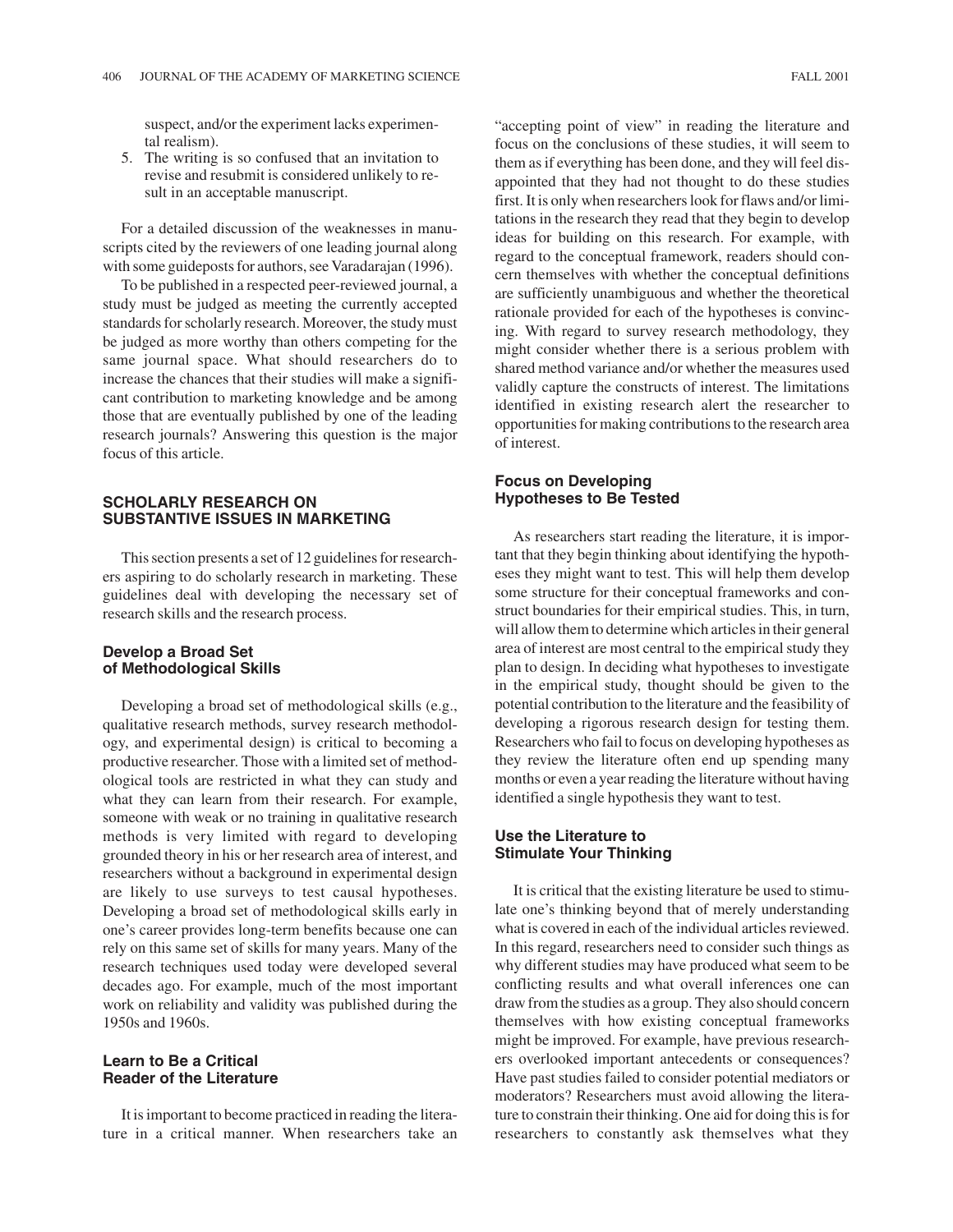personally believe about the phenomenon of interest. These are issues that researchers should concern themselves with *as they are reviewing the literature* rather than only after all of the literature has been read.

#### **Put It on Paper**

Researchers should write down their ideas as they occur to them and maintain a file. Failure to immediately commit one's ideas to paper means that time will be wasted trying to rediscover old ideas, and some ideas may be lost forever. The mere act of writing down their ideas often makes researchers more aware of ambiguities in their thinking. Frequently, arguments that seem so clear in their heads become unraveled when they write these down. This permits researchers to identify the problems in their current thinking and work to resolve them. Finally, committing one's thoughts to writing makes it much easier to get constructive feedback from others.

#### **Don't Work in Isolation**

It is difficult for most researchers to conceptualize a tight research study without interacting with others, if for no other reason than that it is difficult for people to evaluate their own work. This is particularly true for less-experienced researchers. Doctoral students who have infrequent interaction with their dissertation committees almost always take a long time to complete their dissertations. It is often the case that researchers clarify their own thoughts, identify problems with their conceptual framework, and discover new ideas solely as a result of communicating their current thinking to others. The mere process of orally explaining their thoughts to others forces researchers to examine their ideas more deeply. Hence, it is almost always a mistake for researchers to wait until they feel their conceptual frameworks are very well developed before exposing them to others. Although almost anyone willing to listen and read what has been written can be helpful, particularly valuable are those who constantly ask for clarification and question the researcher's assumptions, conceptual definitions, and theoretical rationale. These interactions are especially beneficial when researchers have previously committed their ideas to writing.

## **Develop Precise Conceptual Definitions for the Constructs**

The conceptual definitions of the constructs of interest warrant special attention. Constructs are the building blocks of theory. Without well-developed conceptual definitions for the constructs, it is impossible to develop a coherent theory. For example, we cannot develop a meaningful theoretical rationale for why Construct A should be related to Construct B if the exact meaning of each of these two constructs has not been established. Moreover, it is impossible to develop a valid measure of a construct that is not precisely defined.

Avoid developing pseudodefinitions. Some authors will talk about some Construct A being a result of or the cause of some other Construct B. However, one cannot define a construct in terms of its antecedents or its consequences. Moreover, trying to do so means that the proposed theoretical linkage between A and B would not be empirically testable (i.e., it could not be falsified); rather, it would be true by definition. Another type of pseudodefinition one finds in the literature involves merely giving examples of what is included in a construct (e.g., Construct A includes such things as . . . ). These pseudodefinitions invariably provide an incomplete listing of the construct's content and fail to indicate what is not included in the construct. The central role of constructs requires that researchers make reasonably certain that their constructs are well defined before moving on to other aspects of their conceptual framework or to their research designs.

#### **Evaluate the Hypotheses**

The hypotheses to be tested also need to be evaluated before designing the empirical study.

- Are the hypotheses clearly written?
- Is each of the hypotheses falsifiable?
- Do any of the hypotheses involve truism or tautologies?
- Are any of the hypotheses trivial in the sense that others would be likely to question the methodology of any study that reported negative results?
- Is the theoretical rationale provided for each hypothesis compelling?
- Are there any additional theoretical arguments that would strengthen the conceptual support for the hypotheses?
- Do the hypotheses to be tested represent a cohesive set?

It is important for researchers to aggressively solicit criticism of all aspects of their conceptual framework. It is only when continued exposure of the conceptual framework to criticism ceases to uncover serious flaws and all necessary revisions have been made that researchers should move to the design phase. The time to revise the conceptual framework is before the data are collected. After the data are collected, researchers are severely restricted by the available measures as to what changes they can make in their conceptual frameworks.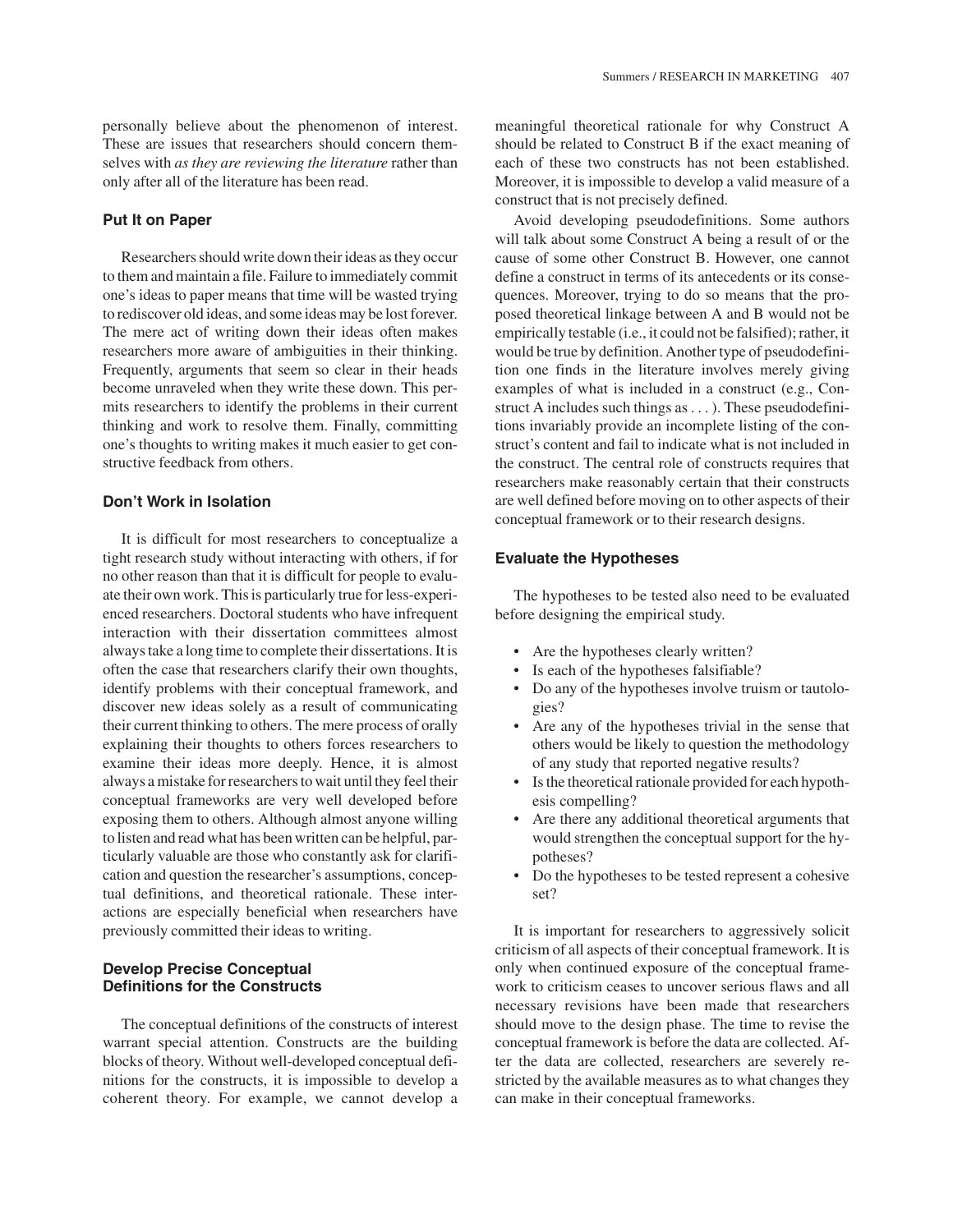#### **Identify the Intended Contributions**

At this point, it is important to make explicit the intended contributions of the study and to evaluate them. The contributions of a study can be conceptual, empirical, or methodological in nature. *Conceptual contributions* could involve such things as:

- 1. improved conceptual definitions of the original constructs;
- 2. the identification and conceptual definition of additional constructs to be added to the conceptual framework (e.g., additional dependent, independent, mediating, and/or moderator variables);
- 3. the development of additional theoretical linkages (i.e., research hypotheses) with their accompanying rationale; and
- 4. the development of improved theoretical rationale for existing linkages.

*Empirical contributions* would include such things as:

- 1. testing a theoretical linkage between two constructs that has not previously been tested,
- 2. examining the effects of a potential moderator variable on the nature of the relationship between two constructs,
- 3. determining the degree to which a variable mediates the relationship between two constructs, and
- 4. investigating the psychometric properties of an important scale.

When *field studies* are being used, *methodological contributions*might involve changes in the design of past studies that:

- 1. reduce the potential problems with shared method variance through the insightful use of multiple methods of measurement,
- 2. increase the generalizability of the research through more appropriate sampling procedures,
- 3. allow the investigation of the plausibility of "third-variable explanations" for the results of past studies, and/or
- 4. enhance the construct validity of key measures through the use of refined multiple-item measures and/or the use of measurement approaches that do not rely on self-reports.

With respect to *laboratory experiments*, *methodological contributions* might involve such things as modifications in the experimental procedures that serve to:

1. increase the internal, ecological, and/or external validity of the experiment;

- 2. improve the construct validity of the putative causes and effects (e.g., through the development of improved manipulations of the independent variables and/or the improvement of multiple-item scales for the dependent variables);
- 3. enhance statistical conclusion validity;
- 4. increase the experimental realism of the experiment; and/or
- 5. decrease the plausibility of demand artifacts.

Not infrequently, less-experienced researchers try to design their studies to contain many such contributions in an attempt to make certain that the overall contribution of their research will be sufficiently high. Pursuit of this approach is often associated with the risk of the researcher's time and effort getting so spread out among many tasks that every aspect of the study is poorly done. The important issue is not how many contributions a study will make but rather the *significance* of each contribution. One should be concerned with such things as the degree to which a proposed contribution fills some important gap in the literature. For example, a study could make a very substantial contribution by demonstrating that a previously unidentified moderator variable could explain what previously appeared to be conflicting results in past research. Feedback from successful researchers with a reputation for being candid is very helpful in pruning the list of intended contributions to those likely to have the greatest impact on the research area of interest.

#### **Designing the Empirical Study**

When the conceptual framework has been set and the intended contributions of the study determined, it is time to consider the details of the research design. Although past research in an area can serve as a valuable guide, it is important to recognize that no study is without methodological shortcomings. One should always be cognizant of the methodological weaknesses and/or limitations of published research and attempt to overcome these limitations in one's own work. For example, to the degree that previous measures appear to lack content validity, consideration should be given to revising some of the items used in these scales and developing new items to add.

The time for researchers to get critical feedback on their research designs is before they collect their data. Although researchers can make some modifications to their conceptual frameworks (e.g., clarify conceptual definitions, provide additional theoretical rationale for some of the hypotheses) even while their manuscripts are under review at a research journal, nothing can be done to improve the research methodology once the data have been collected. Moreover, if the data are seriously flawed, no amount of rewriting of the manuscript can overcome this fact.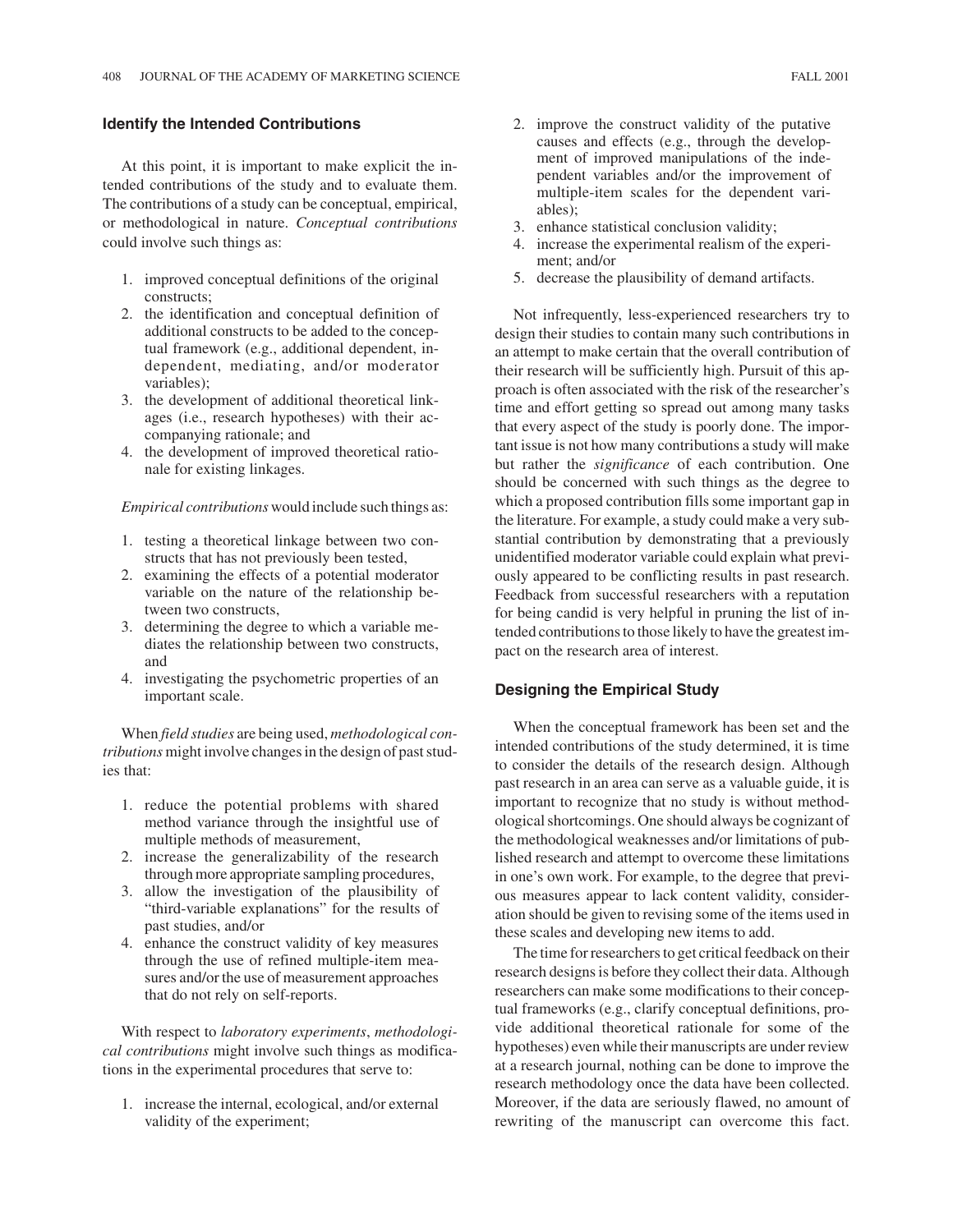Experts on the particular research methods being used should be solicited to critique the research design *before* the data are collected. Moreover, they should be encouraged to be as critical and detailed as they are when reviewing manuscripts for a journal.

## **Pretesting Questionnaires**

A rigorous pretest of the questionnaire can almost always provide valuable information on how it might be improved. Unfortunately, many pretests are not very rigorous and only give the researcher a false sense of security. For example, when conducting a pretest of a questionnaire, many researchers will ask a small sample from the population of interest to complete the questionnaire and when they are finished ask them if they noticed any problems. If those in the pretest sample complete all items on the questionnaire and do not report any problems with any of the items, these researchers conclude that the questionnaire is without serious flaws. However, this conclusion is seldom justified. Participants often mark responses to the most confusing questionnaire items and never question what these items were intended to measure. When asked after completing a questionnaire whether any part of it was confusing, participants typically say little, if anything, even when many of the questions are confusingly worded. There are several plausible reasons for this situation. First, pretest participants may be constrained in the time and thought they are willing and able to devote to filling out questionnaires. Second, they may not be sufficiently skilled and/or experienced at detecting and articulating problems with questionnaire items. Finally, they may be reluctant to be critical, even when asked to.

Pretesting of the questionnaire is especially critical if new scales are being constructed or previous scales have been significantly revised. To determine what pretest participants really think about their questionnaires, researchers must be very aggressive in extracting this information. For example, as the pretest participants complete the questionnaire, the researcher might ask these participants whether they can think of more than one way to interpret what each item is asking and to report these interpretations. This should be done separately with each participant one question at a time. The researcher might also ask these participants to explain why they responded the way they did on each item. However, this approach will work only if the participants are perceptive and willing to devote a significant amount of time thinking about each item. One insightful and articulate pretest participant who is committed to providing constructive criticism is worth more than 20 reluctant pretest participants.

Whenever feasible, it is a good idea to use multipleitem scales because these scales are usually more reliable than single-item scales and their reliability can be easily measured when the scales are reflective. When building multiple-item, reflective scales, it is useful to administer the questionnaire to a small sample (e.g., approximately 30 participants) after the initial pretest has been conducted and revisions made. This allows researchers to determine if their items are producing the anticipated pattern of correlations. When this pattern is not achieved, the sample correlation matrix can be used to identify problem items. These items can then be revised or discarded based on a careful analysis of the content of each item.

## **Pretesting Experiments**

Experiments involving human subjects are even more difficult to design and pretest than are surveys. When developing a new experimental design, it is critical that an extensive evaluation of the design be undertaken. In addition to pretesting the measures, researchers need to be concerned with whether (1) the experiment has a sufficient amount of experimental realism, (2) the experiment contains demand artifacts, (3) the manipulations provide the intended variance in the independent variables, and (4) the manipulations might be causing unintended variance in other variables that might have an impact on the dependent variables of interest. After evaluating their own initial experimental designs and making the necessary revisions, researchers should ask one or two individuals with special expertise in experimental design (e.g., those who routinely review manuscripts reporting experimental studies for the leading research journals) to examine their experimental designs and materials and to comment on what they feel the weaknesses of the designs might be. After revising their designs, researchers should recruit three or four insightful and articulate individuals to serve as initial pretest participants. These participants should be asked to provide a verbal protocol as they proceed through the experiment in a thoughtful manner. After all necessary revisions have been made, a pretest using participants from the population of interest should be conducted. The primary purpose of this pretest is to collect manipulation and confounding check measures. This will tell researchers whether their manipulations are working as planned. If the dependent variables are assessed during this pretest, they should be measured *after* the manipulation and confounding checks. Given a sufficient sample size for the pretest, it will not be necessary to include manipulation and confounding checks in the main experiment.

Unless a behavioral experiment largely replicates a past research design, failure to identify several significant problems in the initial design is reason for concern. It is rarely, if ever, the case that a newly developed research design does not contain several serious methodological problems. Hence, when the initial pretest does not reveal serious defects in the research design, the researcher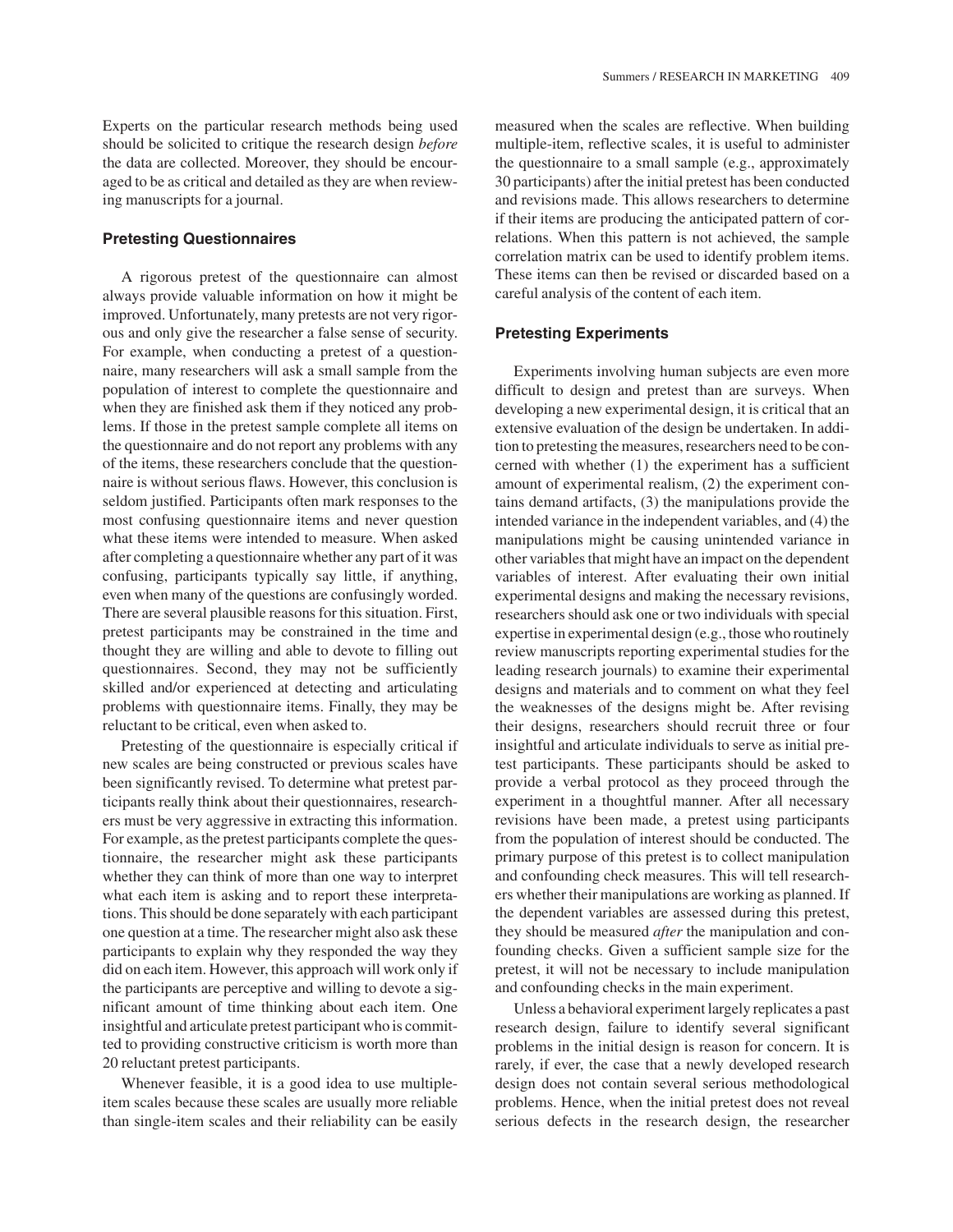should strongly consider conducting a second, more rigorous pretest.

## **CRAFTING MANUSCRIPTS FOR SCHOLARLY JOURNALS IN MARKETING**

When researchers do an excellent job of conceptualizing their studies, developing and executing their research designs, and analyzing their data, the most difficult part of their work is behind them. Researchers need not be talented or creative writers to report the results of well-conceptualized and executed studies. They only need to be organized, accurate, and concise in their writing. All wellwritten manuscripts have three characteristics in common: (1) an introduction that "sells" the study; (2) tight logic, clarity, and conciseness throughout all sections; and (3) a creative and insightful Discussion and Conclusions section.

#### **Introduction—Selling the Study**

To convince readers of the importance of their studies, authors need to accomplish the following four goals in the indicated order:

- 1. Establish the importance of the general area of interest.
- 2. Indicate in general terms what has been done in this broad area.
- 3. Identify important gaps, inconsistencies, and/or controversies in the relevant literature.
- 4. Provide a concise statement of the manuscript's purpose(s), the contributions the manuscript makes to the literature.

The contributions noted should relate back to the gaps, inconsistencies, and controversies identified earlier.

In establishing the importance of the general area of interest, one need not develop long and complicated arguments or discuss the detailed results of several articles. Establishing the importance of the topic area can often be accomplished rather quickly and easily as the following sample text suggests:

\_\_\_\_\_\_\_\_\_\_\_\_\_ researchers have devoted considerable attention to developing and testing models of \_\_\_\_\_\_\_\_\_\_\_\_\_\_\_\_\_\_\_ (e.g., cite several prominent articles in the area).<sup>1</sup>

Next, the author should indicate in general terms what has been done in the broad area. A lot of journal space need not be devoted to achieving this goal. It is not expected or desirable that authors report the detailed findings of individual studies. For example, consider the following sample text:

| Previous research has addressed several aspects of |                    |
|----------------------------------------------------|--------------------|
| $\mathcal{L}(1)$                                   | (cite two to three |
|                                                    | (cite two to       |
| three relevant articles), and (3)                  | <i>cite</i>        |
| two to three relevant articles).                   |                    |

The results of the studies cited need not be reviewed when the current article focuses on different issues than those covered in the studies cited.

Then, researchers need to identify important gaps, inconsistencies, and/or controversies in the literature. This serves to establish the need for additional research in the topic area of interest. This task, like those that precede it, can be achieved in a concise manner. For example, consider the following sample text:

| en-                                                    |  |
|--------------------------------------------------------|--|
| compasses several unexplored dimensions that           |  |
| lately have attracted research attention in other dis- |  |
| ciplines (cite two to three relevant articles).        |  |
| Some of these unexplored _________ appear to be        |  |
| important and worthy of investigation in the context   |  |
| of                                                     |  |
| An investigation of these issues is important be-      |  |
| cause                                                  |  |
| Furthermore, previous empirical research has fo-       |  |
| . Very                                                 |  |
| little research has been done on                       |  |

Finally, and most important, the researcher must provide a concise statement of the manuscript's purposes, the contributions the manuscript makes to the literature. This statement should follow logically from the text that identifies gaps, inconsistencies, and/or controversies in the literature. For example, consider the following sample text:

| In this study we seek to extend _____ |                                                       |
|---------------------------------------|-------------------------------------------------------|
| by addressing the gaps in             | . The                                                 |
|                                       | study investigates the impact of four ______________: |
|                                       |                                                       |
|                                       | . In addition, interrela-                             |
| tionships among                       |                                                       |
| are examined.                         |                                                       |

Researchers should avoid trying to develop a long list of contributions (conceptual, empirical, and methodological). Inevitably, several of these "contributions" will be of low importance and will divert the reader's attention from the major focus of the study. Researchers must make clear what *major* contributions their studies make and explain why these contributions are important. It is a mistake to assume that readers will decipher the importance of the study from a description of what was done. The failure to clearly specify the importance of the study in the introduction is often the result of not having given enough thought to this issue *before* the study was conducted.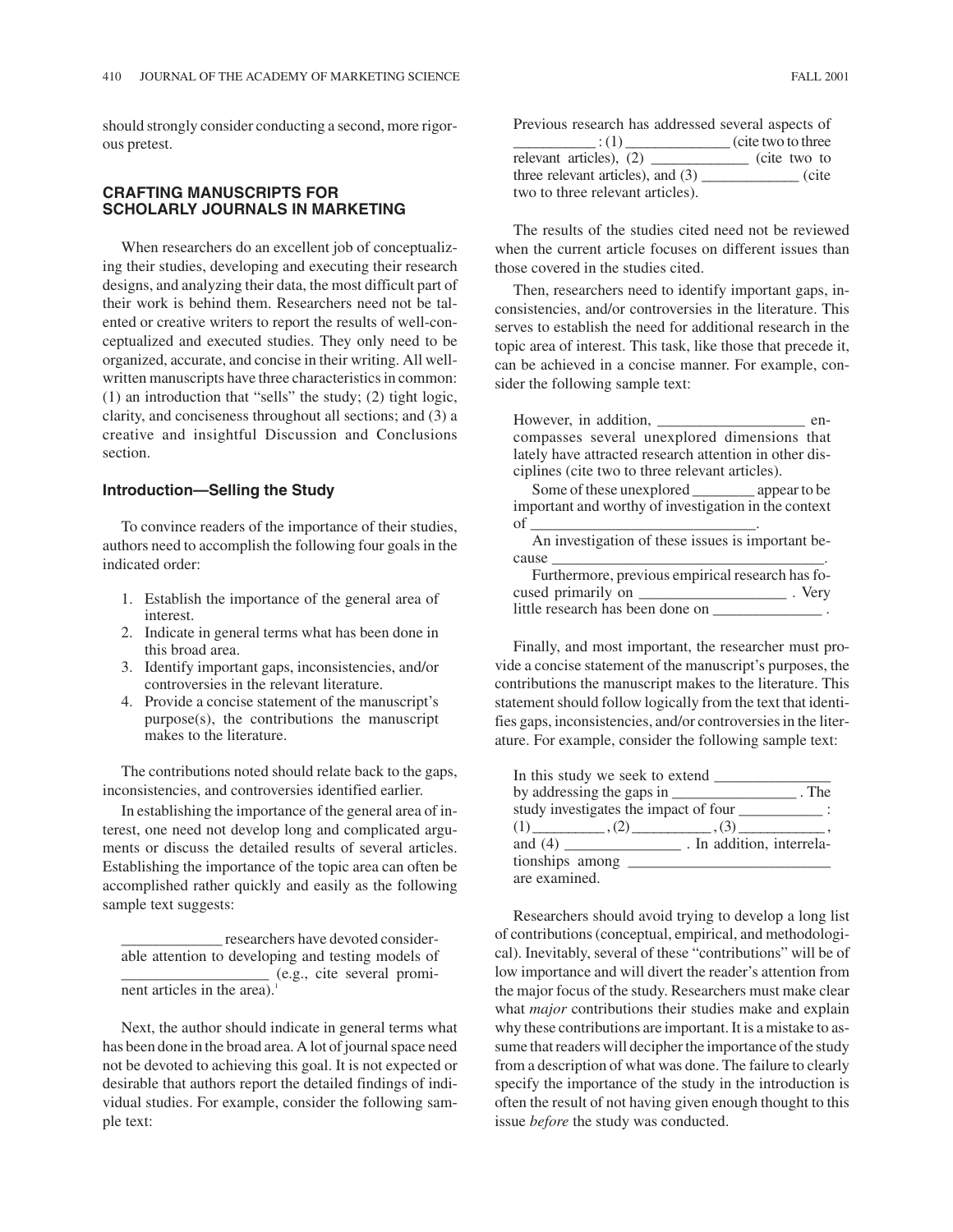## **Writing Quality**

Writing quality is often a reflection of the clarity of the author's thoughts. Overly vague ideas invariably lead to confused writing or the lack of any writing. It is generally the case that when authors have trouble writing, the problem lies primarily with the clarity of their thoughts as opposed to their ability to phrase their ideas properly. As such, authors should first question their understanding of what they want to communicate when they are having difficulty writing.

The manuscript must be clearly written, concise, and characterized by tight logic. When evaluating their own writing, authors will often ask themselves whether the text is consistent with their ideas. This is far too low a standard to use because it does little, if anything, to ensure that the reader will understand the author's message. Instead, one should adopt Stevenson's standard: "Don't write merely to be understood. Write so that you cannot possibly be misunderstood."

Authors need to ask themselves whether it is possible to derive either unintended meaning or no meaning at all from what they have written. The aggressive search for alternative interpretations of one's text is a key to identifying ambiguous and confusing passages.

Jargon, the specialized vocabulary of a discipline, can be useful by adding precision and conciseness to researchers'writings. However, it is frequently misused (overused) in an attempt to make a manuscript appear more sophisticated. Unfortunately, it typically achieves the opposite effect. All such terms should be defined where they first appear unless their meaning is (1) invariant and (2) wellknown to most readers.

Conciseness in writing is a virtue, particularly when publishing in research journals. Since journal space is scarce and costly, the contribution-to-length ratio is an important consideration in a journal's decision as to whether or not to accept a manuscript for publication. While writing in a succinct manner can be a daunting task for firsttime authors, examining particularly well-written articles in the target journal can be very helpful. For example, consider the following passages that deal with conceptual definitions, theoretical rationale for hypotheses, and research methodology:

| Conceptual definitions: "                                      |
|----------------------------------------------------------------|
| defined as                                                     |
| (If borrowed, cite the source.)                                |
| Rationale for hypotheses: "Considerable evidence               |
| from previous research suggests that                           |
| ." (Cite two to three                                          |
| key articles.)                                                 |
| "Furthermore,<br>(cite "leading ex-                            |
| $\overline{\phantom{a}}$ , they hypothe-<br>perts") argue that |
| size                                                           |

was measured by an <u>equal</u> item instrument based on the research of \_\_\_\_\_\_\_\_\_\_\_\_\_\_ (cite key article)."

Each of the above passages contains a lot of information while using very few words.

Another way to keep the length of a research manuscript reasonable is to be parsimonious in the use of references. Often, two or at most three well-chosen references will provide sufficient support for a position. Moreover, too many references may make the manuscript difficult to read.

Sections involving reviews of the literature deserve special attention. It is unsatisfactory to provide a series of summaries of individual studies when reviewing past research. These consume journal space without adding anything to our understanding of the literature. As Churchill and Perreault (1982) observe, a review should "advance the field by virtue of its insightful, integrative, and critical evaluation of the state of work in a subject area." A good review section will provide a *synthesis* of the literature and make clear what is "known" with a fair amount of certainty and where the gaps are.

## **A Creative and Insightful Discussion and Conclusions Section**

The Discussion and Conclusions section is the last thing readers see, and it can have a large impact on their impressions of the research being reported. This section should build on the Introduction section. In this regard, it needs to reaffirm the importance of the study by showing how the study reported fits into the literature (e.g., what gaps in the literature it fills). The study's contributions and their importance should be made clear by communicating the study's implications for theory and practice. To merely summarize the empirical results is an inappropriate strategy.

It is important to clearly distinguish between conclusions and speculation when writing the Discussion and Conclusions section. Conclusions must be clearly supported by the data. However, authors may have valuable, informed speculation to share. As Churchill and Perreault (1982) observe, "Good science and good 'speculation'are not incompatible, but each should be clearly labeled so that the two are not confused" (p. 286). A few interesting ideas can go a long way here. While the Discussion and Conclusions section should not be dominated by speculation, authors should identify new issues raised by the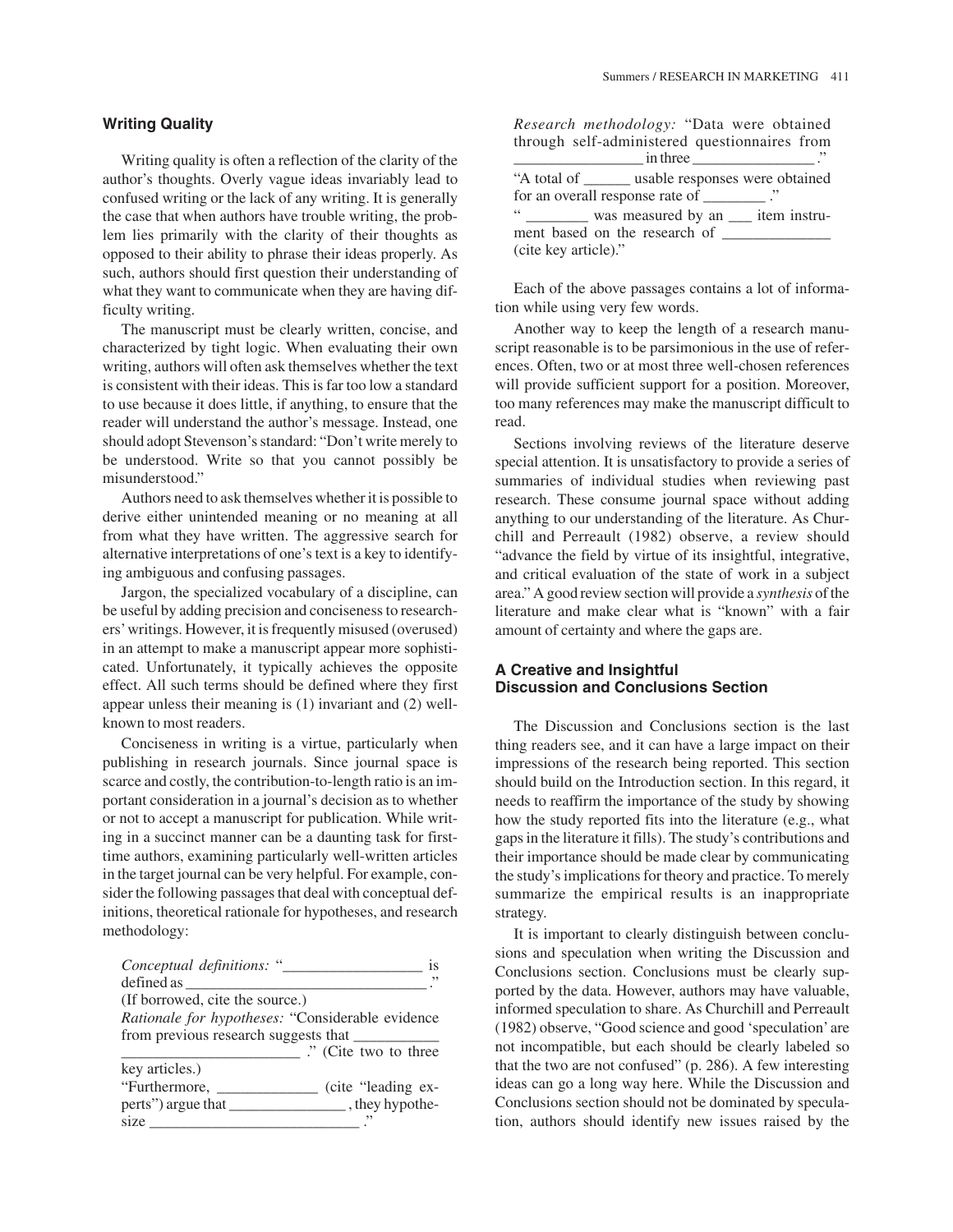study's findings and/or provide insightful (nonobvious) directions for future research.

#### **Self-Edit the Manuscript**

The initial draft of even the most carefully prepared manuscript can always be significantly improved. As such, the initial draft should be revised prior to submitting the manuscript to others for their evaluation. It is difficult for authors to edit their own writing. In addition to the problem of being critical of one's own work, authors know what they wanted to communicate. This makes it difficult for them to notice ambiguities and omissions in their manuscripts. However, there are things writers can do to reduce these problems. Laying their manuscripts aside for a few weeks reduces writers' familiarity with their papers. This can help them develop a fresh perspective and be more open to changes. Another strategy involves analyzing the manuscript from the point of view of someone who knows little or nothing about the topic area. This would include such things as checking to see whether the specialized terms have been clearly defined and whether the logic underlying each of the arguments made and the positions taken are readily apparent. Finally, authors should ask themselves whether their students would be likely to understand most of what they have written. If not, the manuscript needs to be reworked.

## **Solicit Critical Feedback Before Submission**

"A colleague who will read what is written, then question its assumptions, ask what's new, and quibble about its language is a person to be cultivated" (Markland 1983:142).

Getting feedback from colleagues before a manuscript is submitted to a journal can significantly increase the chances of the manuscript being ultimately accepted for publication, but only if the feedback solicited is highly critical and authors respond to this feedback in a positive fashion. Authors should select critics with extensive reviewing experience and ask them to treat their manuscripts like they would if they had received these manuscripts from a journal editor for review. It is not essential that these critics be experts in the topic area of interest. A strong reviewer can usually provide excellent feedback on manuscripts dealing with a wide range of topics. The feedback writers receive from their colleagues on various aspects of the manuscript (e.g., conceptual definitions, theoretical rationale, measurement of the constructs, and writing) can provide valuable guidance as to how authors might improve their manuscripts.

Should the "reviews" received from an initial set of colleagues contain few substantive criticisms and/or suggestions for major changes, authors should consider soliciting critiques from a second set of colleagues because it is unlikely that the first set of colleagues were being sufficiently critical. Almost all of the approximately 10 percent of the manuscripts that are eventually accepted for publication at leading research journals are the subject of substantial reviewer criticism and go through at least one major revision. Anyone who spends the time to give highly critical, constructive feedback to an author is doing the author an enormous favor.

## **Responding to the Reviewers**

Authors are seldom pleased by the reviewers'reactions to their manuscripts. After their initial reading of the reviewers'comments, authors are frequently angered and/ or depressed because they feel the reviewers have not fairly judged their work, some reviewers more so than others. There is a natural tendency for authors to want to prove the most critical reviewers wrong, an approach that is dysfunctional to the goal of getting their manuscripts published. Authors need to pause to recover from their initial emotional reaction and develop a pragmatic approach to dealing with the reviews. They need to keep in mind that even the most critical reviewers are not vindictive and most of what they say is valid criticism. Reviewers for the leading research journals tend to be very successful researchers, and they typically spend from 1 to 2 days preparing their reviews for a single manuscript. The manuscript revision process must be guided by a careful consideration of the suggestions and critical comments of the reviewers and the editor.

When, even after careful consideration, the *specific content* of a reviewer's comment *appears*to be unjustified, authors should examine whether the comment is the product of some other problem with the manuscript. For example, authors may sometimes feel the reviewers are asking about issues already covered in their manuscripts or that the reviewers do not understand what the authors are doing. When this happens, it is best for authors to consider how they organized and explained things in their manuscript. It may be that the authors need to better communicate what was done. Reviewers spend considerable time and effort reading each manuscript. If they are confused, it is likely that the journal's readers will also be confused.

In addition to carefully studying the reviewers'individual comments, authors should look for trends in each reviewer's comments. It may be that several of a reviewer's comments are all related to a single basic problem. Reacting to the comments individually may not fix this problem and could even create additional problems by producing a disjointed manuscript. Authors should also look for recurring themes across reviewers. Studying the related comments as a group may give authors a better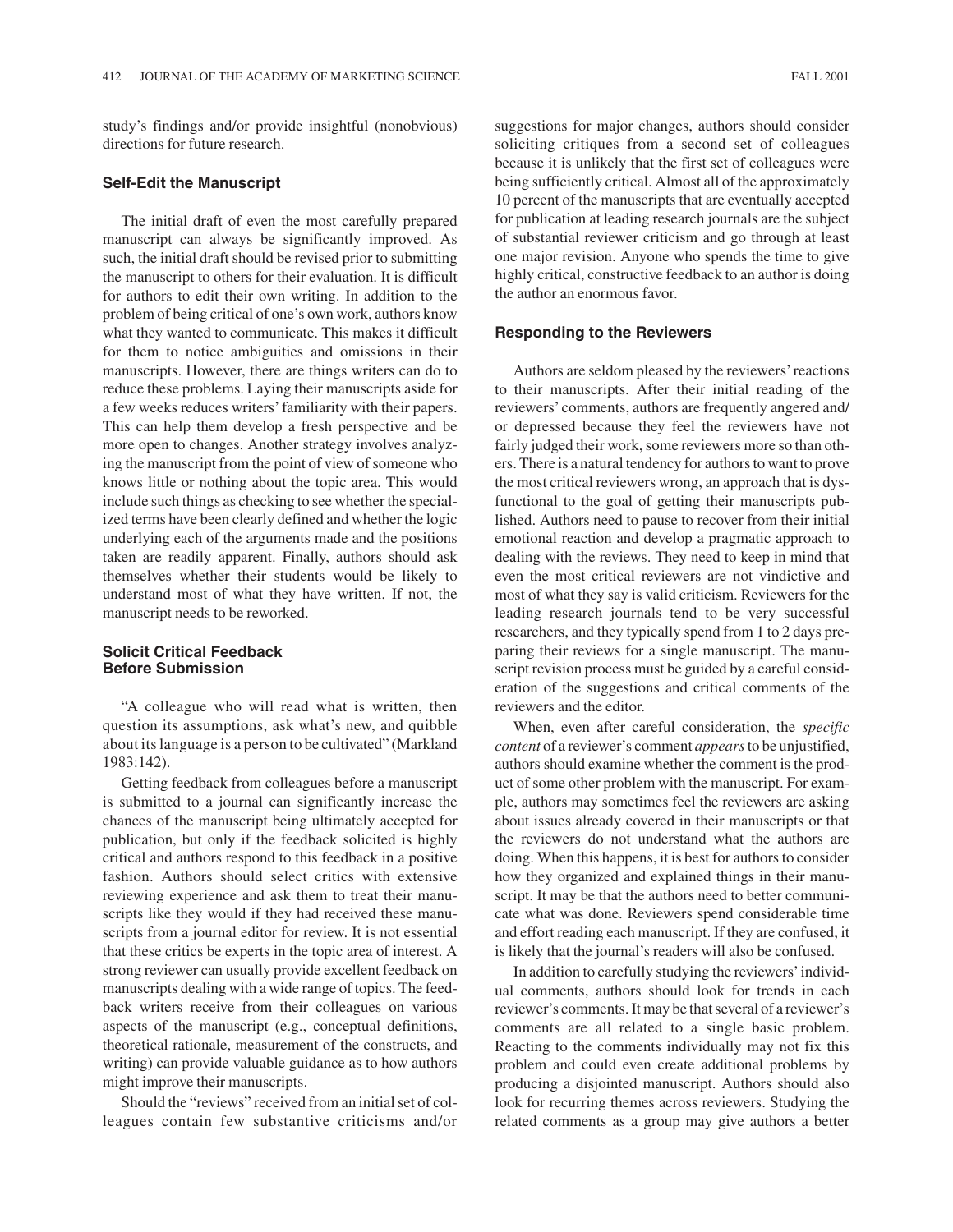understanding of the underlying problem and lead to a stronger paper than would a piecemeal approach. Moreover, any shortcomings that are noted by more than one reviewer deserve special attention.

Authors should try to respond to *all* of the reviewers' comments in a positive fashion. It is always in the author's best interest to set a tone for courtesy when responding to reviewers. The accepted norm is professionalism and courteousness even when communicating disagreements with the reviewers and the editor.

After making the necessary revisions to their manuscripts and formulating their responses to the reviewers, authors should prepare a thorough set of revision notes that address both the major themes included in each review and the reviewers' individual comments. A separate set of responses should be prepared for each reviewer. The revision notes are easiest for reviewers to follow when each of their individual comments is followed by the authors' detailed responses.

## **THE STATE OF RESEARCH IN MARKETING: SOME PERSONAL OBSERVATIONS**

While it is easy for an experienced reviewer to be critical of any study, research in marketing has greatly improved during the past two decades. Researchers are giving increased attention to providing a solid theoretical base for their studies. Theories developed in other disciplines have been widely used for this purpose. Purely descriptive studies have all but disappeared. More thought is also being given to how a given study fits into the existing literature and what contribution it makes. Because today's research studies are more theory based and tightly linked to the literature, the results of these individual studies are more easily generalized to other contexts.

Today's quantitative studies are more rigorously designed than past research. More attention is being given to the development and/or use of multiple-item measures of the central constructs and to providing evidence regarding the psychometric properties of the measures used in the study, primarily internal-consistency measures of reliability (e.g., coefficient  $\alpha$ ). Greater attention is being paid to selecting subjects that are appropriate for the research question of interest. There is less reliance on college undergraduate student samples. Finally, the results of today's studies are less open to alternative interpretations than past studies.

However, there are areas that are in need of improvement. These include (1) theory building research; (2) claims regarding convergent and discriminant validity; (3) use of single-source, self-report data; and (4) experimental realism.

#### **Lack of Theory-Building Research**

Marketing researchers have devoted little attention to theory-building research. It is difficult to think of many empirical articles in marketing whose primary purpose is to develop theory as opposed to merely introducing marketers to theories developed in other disciplines (e.g., psychology and sociology) and/or testing existing theories. As a discipline, marketing has become content with borrowing theory from other disciplines. Several factors may contribute to this situation. First, most of our doctoral programs do not do a good job of teaching the qualitative research methods (e.g., conducting field interviews and case studies) that are essential to developing grounded theory.2 Many doctoral programs devote very little time to these methods even though one could argue that rigorous qualitative research is more difficult to conduct, analyze, and report than are surveys or experiments. As a result, most graduates are not skilled at theory-building research. Second, many in our discipline appear to believe that qualitative research is inherently not as rigorous or prestigious as quantitative research (e.g., surveys and experiments) and, therefore, the results are difficult to publish. This belief seems to be reinforced by the fact that few doctoral dissertations are based on qualitative research, and one seldom sees a rigorous qualitative research study published in any of the leading research journals in marketing. It may also be due, in part, to the negative reactions of some researchers to those qualitative researchers who seem to feel that their research findings do not need to be objectively verifiable. For too many of the qualitative studies published in the past two decades, it is difficult, if not impossible, for other researchers to determine whether the authors' conclusions are adequately supported by the data collected and/or to replicate the authors' findings.

#### **Psychometric Properties of Measures**

The vast majority of authors' claims regarding the convergent validity of their measures are unwarranted (i.e., maximally different methods of measurement are rarely used), tests for discriminant validity are typically very weak, and test-retest reliability is rarely examined.<sup>3</sup> Although authors often claim to have provided evidence regarding the convergent validity of their measures, it is usually the case that they use the same interitem correlations as evidence of both reliability and convergent validity. Furthermore, in many studies, it appears that the researchers have sacrificed the content validity of some of their measures by deleting items in their initial scales to develop unidimensional scales.<sup>4</sup> Often, the remaining items reflect a much narrower construct than that originally contemplated. Researchers need to give more consideration to using *formative scales* (i.e., scales for which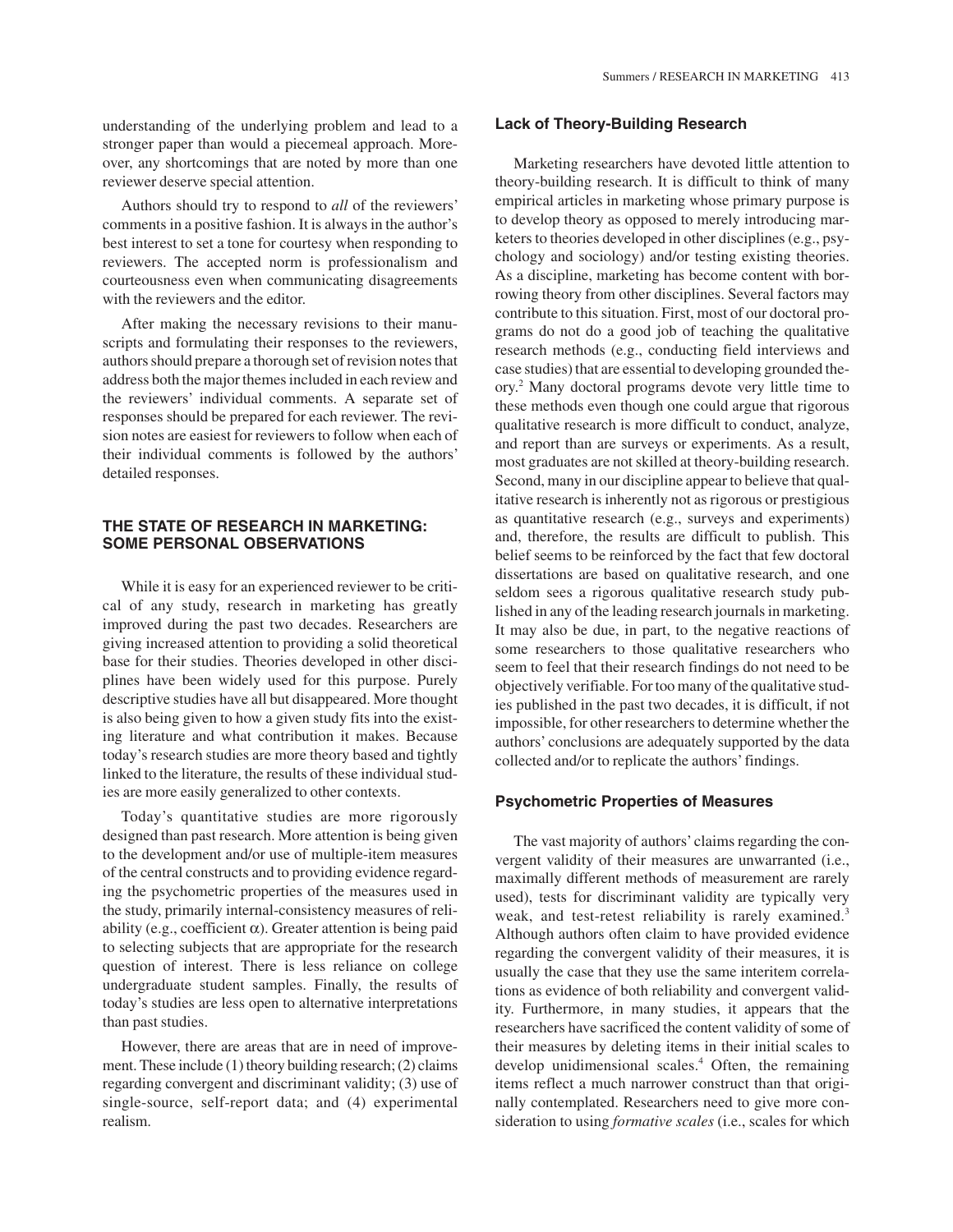the observed measures are considered to form the abstract unobserved construct) in those situations where attempts to develop unidimensional *reflective scales* (i.e., scales whose item scores are considered to be caused by, or reflective of, the construct of interest) fail to result in measures with acceptable content validity. When this occurs, it is often the case that the construct is composed of several different aspects or dimensions that are not highly correlated.

#### **Single-Source Self-Report Data**

A long-standing issue regarding studies employing surveys is that many involve self-reports and/or key-informant reports from a single source.<sup>5</sup> Data are never collected from any other source, and the survey respondents provide measures for both the independent and the dependent variables. The single-source issue is less of a concern when several of the variables are objective and/or factual in nature (e.g., the respondent's age and corporate profits as a percentage of sales) and, therefore, more likely to be independently verifiable from other sources. However, when most or all of the measures involve summary judgments of an attitudinal or perceptual nature, common method variance becomes a serious concern in interpreting the correlations between these measures. Another related problem with single-source data involving self-reports and/or key informants relates to the consistency motif. A great deal of past research on cognition and attitudes has shown that respondents have an urge to provide answers that they feel are logically consistent. This creates problems because respondents will often have lay theories of how the variables of interest should be related.

#### **Experimental Realism**

Perhaps the most frequent and serious problem with experiments in marketing is the lack of experimental realism (i.e., the degree to which the experiment involves the participants, forces them to take it seriously, and has an impact on them). <sup>6</sup> Experiments that ask the participants to role-play without previously having had similar taskrelated experiences and/or for which there are no meaningful consequences for the participant tend to lack experimental realism. In these situations, the respondents are most likely to tell the experimenter what they feel is a reasonable response. Unfortunately, participants are not always able to predict how they would behave in a given situation.

# **REVIEWING FOR SCHOLARLY JOURNALS IN MARKETING**

Although they are frequently the targets of authors' anger, reviewers provide an indispensable service to the discipline. Without them, no top research journal could operate. Most reviewers are among the most prolific authors in the field. They serve as reviewers because they want to help the discipline advance, because they feel they owe it to their discipline, because of the prestige of being a member of an editorial board, and/or because they enjoy the reviewing process. How reviewers perform their jobs has a huge impact on how manageable editors'positions and authors'tasks are likely to be. Below are some guidelines for reviewers that help editors and/or authors fulfill their responsibilities.

- 1. Clearly identify all of the major problems with the manuscript that are within the reviewer's areas of expertise. Reviewers should avoid taking strong positions on issues that are not within their areas of expertise.
- 2. When making global evaluations (e.g., the writing is unclear, the theoretical rationale for the hypotheses are weak, etc.), provide specific examples supporting these evaluations.
- 3. Indicate which problems are major and which are minor.
- 4. Indicate which flaws appear to be correctable and which are not.
- 5. For correctable flaws, indicate what might be done to fix them.
- 6. For uncorrectable flaws, indicate which should be discussed in the Limitations section.
- 7. If the manuscript is considered to be potentially publishable with revisions, clearly indicate what must be done to make the article acceptable.
- 8. When recommending rejection of an article, specify the specific reasons (e.g., uncorrectable flaws). Provide a convincing argument as to why these flaws justify rejecting the manuscript.
- 9. Be tactful in writing the Comments to the Authors. Start these comments with some positive statements about the manuscript. Avoid making personal comments and using words with negative connotations (e.g., *naive* and *hopelessly confused*).
- 10. When not too time-consuming, direct the authors to articles or books that may be useful to them in revising their manuscripts and/or designing their next study. For example, if the theoretical rationale provided for a hypothesis is weak, cite previous research that might help the authors develop stronger rationale.
- 11. Avoid suggesting that the authors cite literature that is only loosely related to the research issues of interest.
- 12. Avoid asking the authors to cite the reviewer's articles unless they are central to the research.
- 13. Be open to alternative paradigms for studying the research questions of interest.
- 14. Allow the authors some flexibility to write the article they want to write.
- 15. Provide timely reviews (i.e., within 30 days).